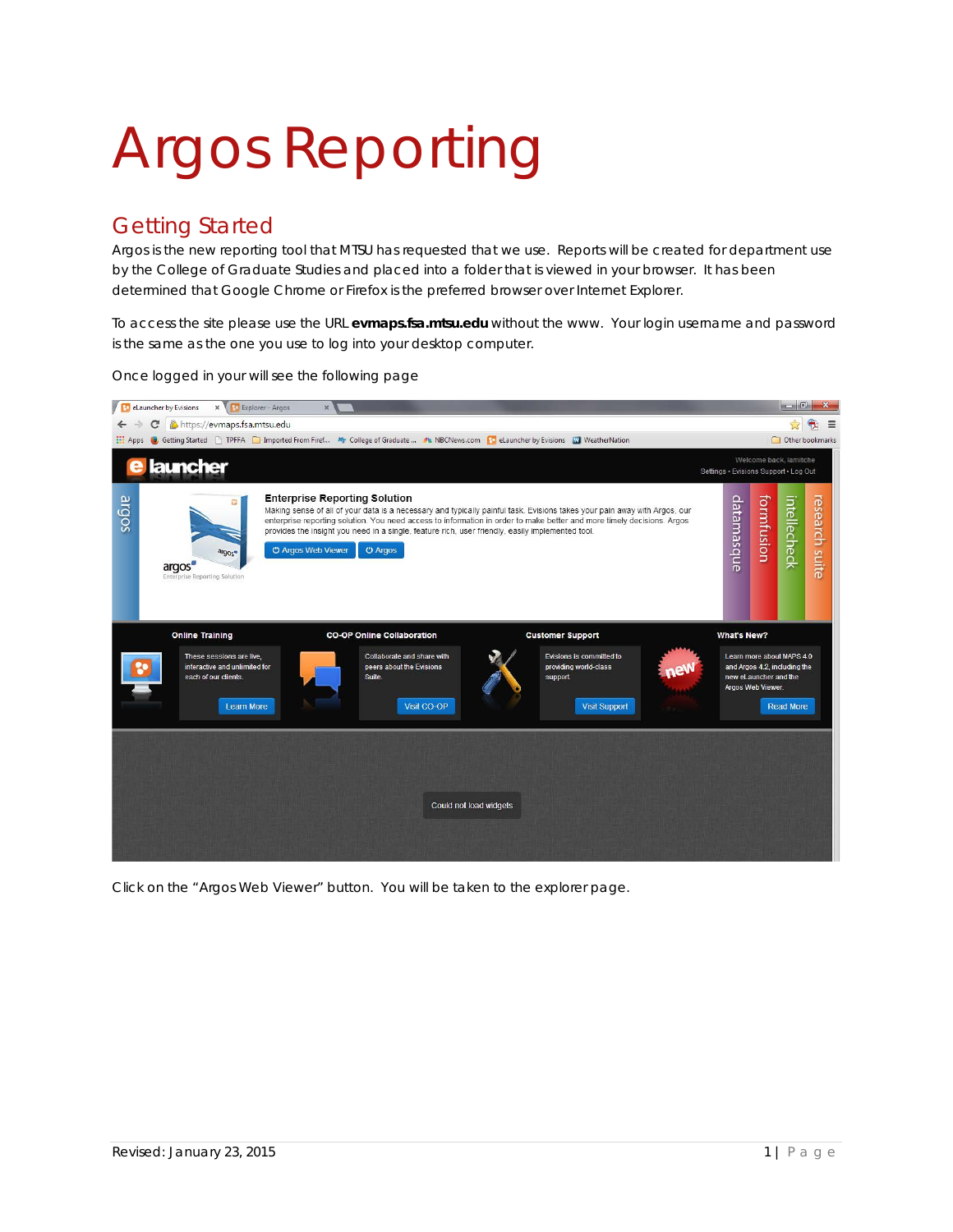|             |                                |                              |                                                      | $\times$ |                   |                                                                                                                                               |                                 |                |                    |                  |
|-------------|--------------------------------|------------------------------|------------------------------------------------------|----------|-------------------|-----------------------------------------------------------------------------------------------------------------------------------------------|---------------------------------|----------------|--------------------|------------------|
|             | $\leftarrow$ $\rightarrow$     |                              | C   a https://evmaps.fsa.mtsu.edu/Argos/AWV/#!&path= |          |                   |                                                                                                                                               |                                 |                |                    | $\oplus$ =<br>☆  |
|             |                                |                              |                                                      |          |                   | Apps (a) Getting Started [3] TPFFA [3] Imported From Firef Mr College of Graduate  JL NBCNews.com [1] eLauncher by Evisions [2] WeatherNation |                                 |                |                    | Other bookmarks  |
| a           | Root                           |                              |                                                      |          |                   |                                                                                                                                               |                                 | $\bullet$ Help | <b>O</b> Settings  | <b>O Log Out</b> |
|             | Enter Search String.           |                              | $\alpha$<br>Search                                   |          |                   |                                                                                                                                               |                                 |                |                    |                  |
|             | $\blacksquare$ Explorer        | $\star$ Shortcuts            | <b>O</b> Recent                                      |          |                   |                                                                                                                                               |                                 |                |                    |                  |
|             | Academic Affairs               |                              |                                                      |          |                   |                                                                                                                                               |                                 |                |                    |                  |
|             | Advancement                    |                              |                                                      |          |                   |                                                                                                                                               |                                 |                |                    |                  |
|             | $\Rightarrow$ AR               |                              |                                                      |          |                   |                                                                                                                                               |                                 |                |                    |                  |
|             |                                | Argos Documentation          |                                                      |          |                   |                                                                                                                                               |                                 |                |                    |                  |
|             | Budget                         |                              |                                                      |          |                   |                                                                                                                                               |                                 |                |                    |                  |
|             | Common                         |                              |                                                      |          |                   |                                                                                                                                               |                                 |                |                    |                  |
|             | Contracts                      |                              |                                                      |          |                   |                                                                                                                                               |                                 |                |                    |                  |
|             | Evisions                       |                              |                                                      |          |                   |                                                                                                                                               |                                 |                |                    |                  |
|             | Finance                        |                              |                                                      |          |                   |                                                                                                                                               |                                 |                |                    |                  |
|             | Financial Aid                  |                              |                                                      |          |                   |                                                                                                                                               |                                 |                |                    |                  |
| $\equiv$ HR |                                |                              |                                                      |          |                   |                                                                                                                                               |                                 |                |                    |                  |
|             | $\blacksquare$ IEC             |                              |                                                      |          |                   |                                                                                                                                               |                                 |                |                    |                  |
|             | $\equiv$ IEPR                  |                              |                                                      |          |                   |                                                                                                                                               |                                 |                |                    |                  |
|             | TD Developers                  |                              |                                                      |          |                   |                                                                                                                                               |                                 |                |                    |                  |
|             | MainSaver                      |                              |                                                      |          |                   |                                                                                                                                               |                                 |                |                    |                  |
|             |                                | 1 lamitche                   |                                                      |          |                   |                                                                                                                                               |                                 |                |                    |                  |
|             |                                | powered by <b>v evisions</b> |                                                      |          |                   |                                                                                                                                               |                                 |                |                    |                  |
|             | $\boxed{2}$ report (6) (2).pdf |                              | $\Box$ report (18).csv                               |          | $r = (5)$ (2).pdf | $\boxed{2}$ report (4) (4).pdf                                                                                                                | $\mathbb{E}$ report (3) (6).pdf | $\tau$         | Show all downloads | $\mathbf{x}$     |

Scroll down the menu to STUDENT GENERAL and click to open.

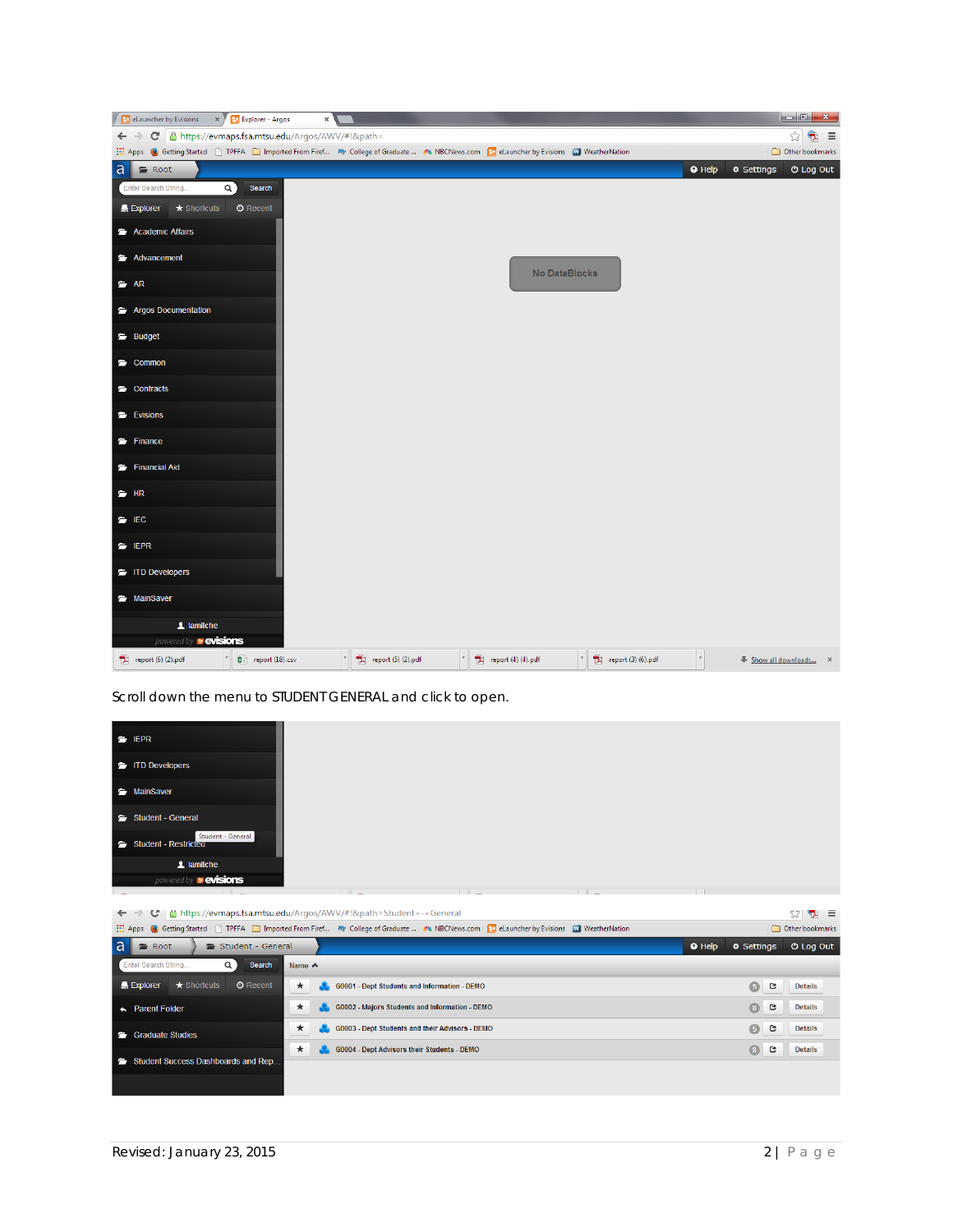Click on the Graduate Studies folder to choose your desired report.

| $-6$<br>$\mathbf{x}$<br><b>1 Bo</b> eLauncher by Evisions<br>$\mathbb{R}$ / <b>Fo</b> Graduate Studies - Argos $\mathbb{R}$                                                     |                                                          |                                  |  |  |  |  |  |  |  |  |  |
|---------------------------------------------------------------------------------------------------------------------------------------------------------------------------------|----------------------------------------------------------|----------------------------------|--|--|--|--|--|--|--|--|--|
| Q.<br>Attps://evmaps.fsa.mtsu.edu/Argos/AWV/#!&path=Student+-+General.Graduate+Studies<br>☆<br>$\equiv$<br>c<br>$\leftarrow$                                                    |                                                          |                                  |  |  |  |  |  |  |  |  |  |
| Go Getting Started   TPFFA   Imported From Firef My College of Graduate  No NBCNews.com   Co eLauncher by Evisions   WeatherNation<br>Other bookmarks<br>$\frac{111}{211}$ Apps |                                                          |                                  |  |  |  |  |  |  |  |  |  |
| a<br>Root<br>Student - General                                                                                                                                                  | <b>O</b> Log Out<br>$\Phi$ Settings                      |                                  |  |  |  |  |  |  |  |  |  |
| $\alpha$<br>Enter Search String<br>Search                                                                                                                                       | Name $\triangle$                                         |                                  |  |  |  |  |  |  |  |  |  |
| $\star$ Shortcuts<br><b>O</b> Recent<br>Explorer                                                                                                                                | $\star$<br><b>SGR Admission Application for Programs</b> | $\bullet$<br>е<br><b>Details</b> |  |  |  |  |  |  |  |  |  |
| <b>Parent Folder</b><br>$\leftarrow$                                                                                                                                            | <b>SGR Admission Tracking Rpt</b><br>*                   | $\bullet$<br>G<br><b>Details</b> |  |  |  |  |  |  |  |  |  |
|                                                                                                                                                                                 | <b>SGR Current Term Prospective Graduates</b><br>★       | $\bullet$<br>G<br><b>Details</b> |  |  |  |  |  |  |  |  |  |
|                                                                                                                                                                                 | <b>SGR Currently Enrolled Students By Program</b><br>*   | $\bullet$<br>G<br><b>Details</b> |  |  |  |  |  |  |  |  |  |
|                                                                                                                                                                                 | <b>SGR Degrees Awarded by Term Rpt</b><br>*              | $\bullet$<br>G<br><b>Details</b> |  |  |  |  |  |  |  |  |  |
|                                                                                                                                                                                 | *<br><b>SGR Degrees Awarded in Multiple Terms Rpt</b>    | $\bullet$<br>G<br><b>Details</b> |  |  |  |  |  |  |  |  |  |
|                                                                                                                                                                                 |                                                          |                                  |  |  |  |  |  |  |  |  |  |
|                                                                                                                                                                                 |                                                          |                                  |  |  |  |  |  |  |  |  |  |

Click on desired report and follow instructions on report. Some reports will download into an EXCEL spreadsheets. Some will download into a PDF file.